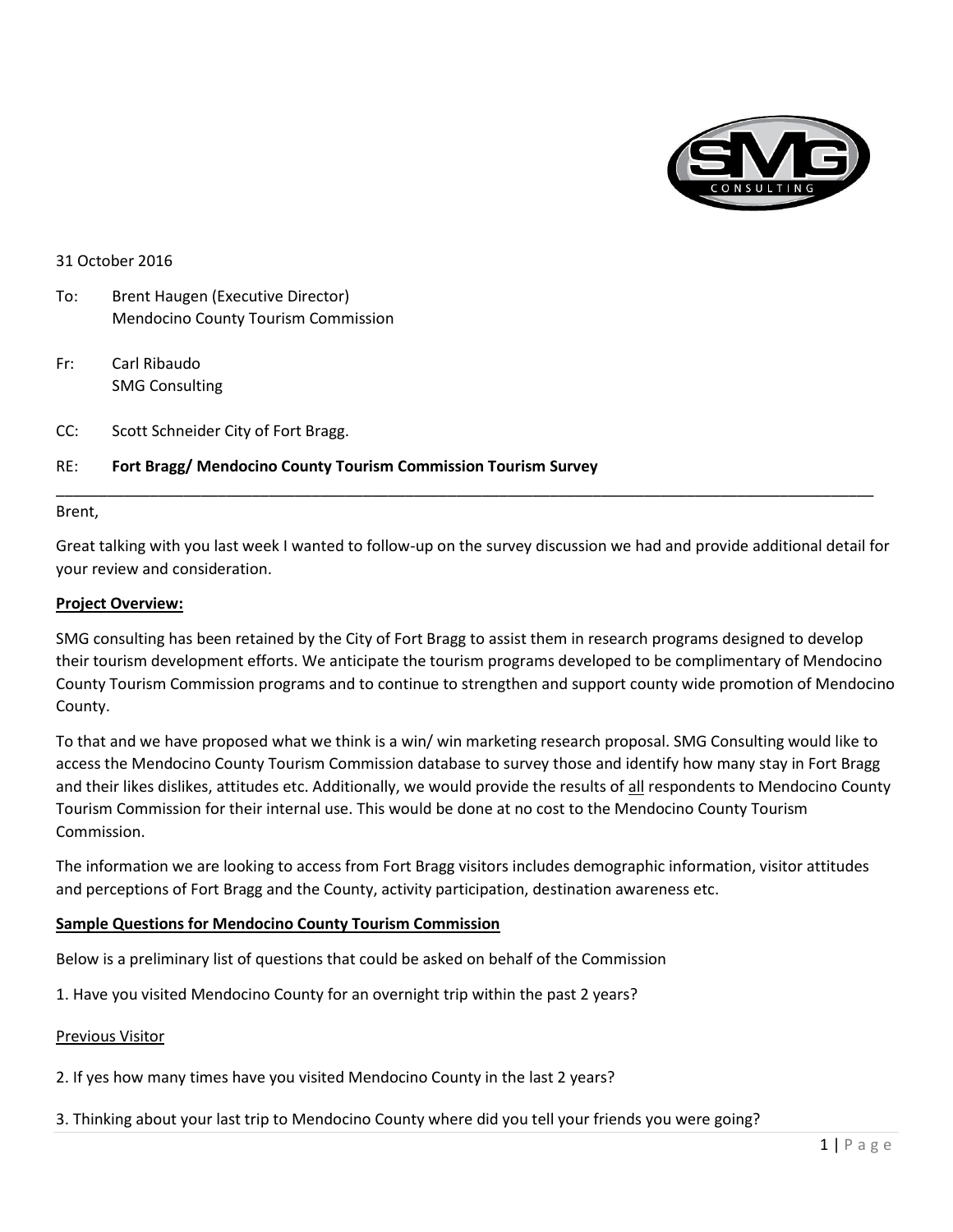4. During which season did you take your last trip to Mendocino County?

5. What was your primary reason for visiting Mendocino County?

6. Which of the following activities did you participate in while on that trip to Mendocino County?

7. From what you know about Mendocino County, which of the following attributes set it apart from other coastal destinations?

8. Thinking about other destinations you have visited how would you rate Mendocino County on each of the following with 1= much better and 7 =much worse?

| Lodging quality            |  | 3 |    | 6 |  |
|----------------------------|--|---|----|---|--|
| Lodging variety            |  | 3 | 5  | 6 |  |
| Price/Value                |  | 3 |    | 6 |  |
| Scenic beauty              |  | 3 |    | 6 |  |
| Friendly people            |  | 3 | 5  | 6 |  |
| Natural wonders            |  | 3 | 5. | 6 |  |
| Ease of access             |  | 3 |    | 6 |  |
| Availability of recreation |  | 3 |    | 6 |  |
| Dining quality             |  | 3 | 5  | 6 |  |
| Dining options             |  | 3 |    | 6 |  |
| Special events             |  | 3 |    | 6 |  |
| Things to do               |  | ੨ | 5  | 6 |  |
| Ambiance / Local feel      |  |   |    | 6 |  |

9. On your last overnight trip to Mendocino County where did you stay?

- 10. What is your gender?
- 11. What is your age?
- 12. What is your annual household income?
- 13. Do you have children?
- 14. Are you:
- 15. What is your ethnicity?

# **Note: We can modify these to capture more information that would be helpful to the commission.**

# **How it works**

- SMG Consulting will have prepared and program the survey, the email letter explaining the survey to survey respondents and the subject line.
- The commission will send the survey out to their email database list.
- SMG will download and provide the Commission data in a presentation format for the commission.